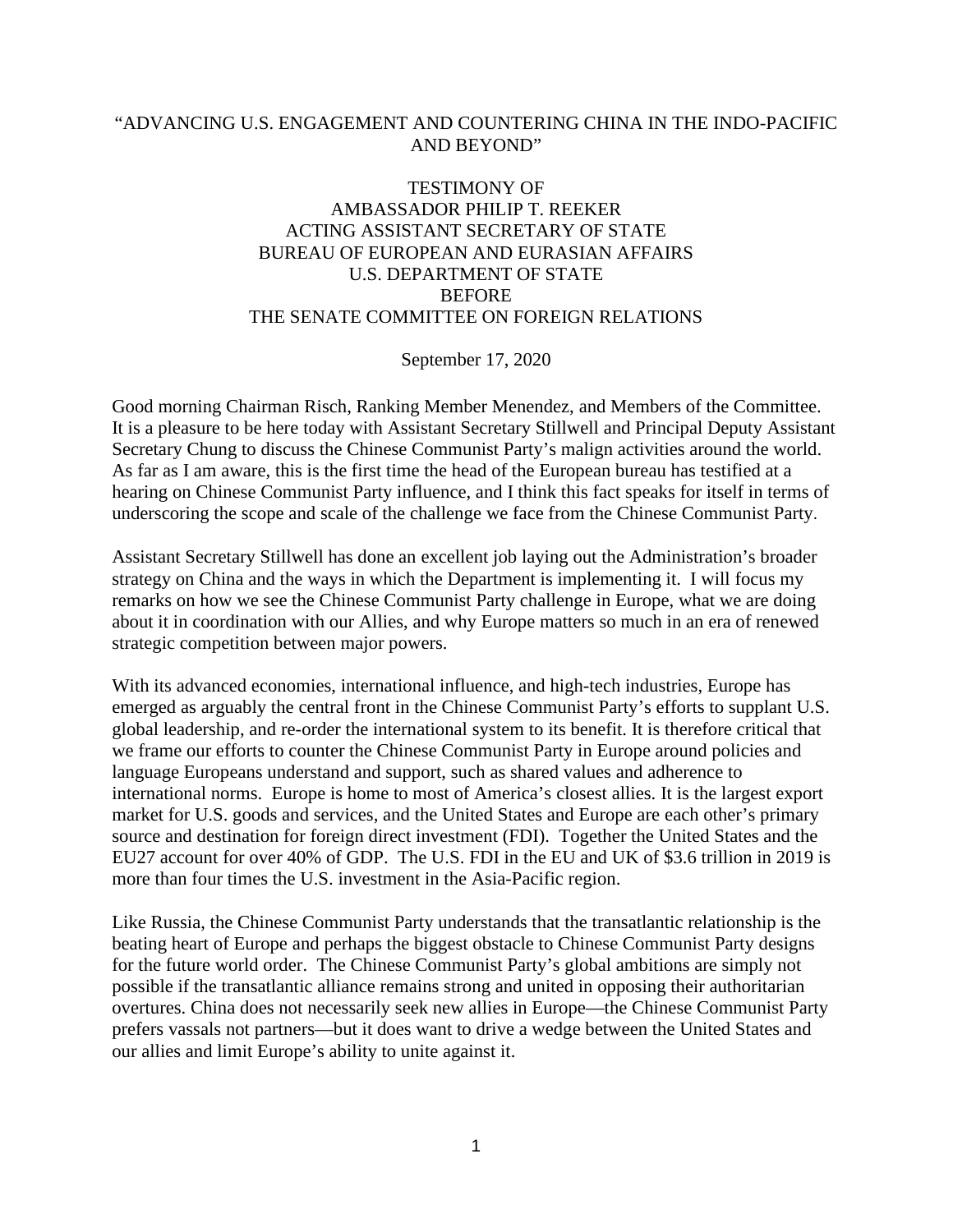For this reason, we must think of Europe not just as a force multiplier for our policies in other parts of the world, but as a theater of strategic competition in its own right. Through intensive diplomatic engagements, using platforms such as the One Belt One Road initiative, the Chinese Communist Party endeavors to create dependencies and cultivate client-state relationships. Through its 17+1 initiative, involving 12 countries that are both NATO and EU members, the Chinese Communist Party aims to achieve access and ownership over valuable transportation hubs, critical infrastructure, ports, and industries in Central and Eastern Europe. The Chinese Communist Party is demonstrating its strategic interest in creating divisions between EU member states and in multilateral institutions over issues such as both traditional and non-conventional warfare, hybrid activities, the South China Sea, internet security, and human rights.

Chinese foreign direct investment in Europe has grown from about \$1 billion in 2008 to a high of approximately \$42 billion in 2016, before dropping again in recent years. The Chinese Communist Party's economic engagement in Europe is significant. It pursues its economic goals through predatory investments, intellectual property theft, and trade-dependent relationships that leave governments, companies, and economies open to coercion. Over the last 12 years, the Chinese Communist Party has gained increasing influence over European markets and supply chains. Since the 2008 financial crisis, Chinese Communist Party industrial policy, such as *Made in China 2025*, has targeted investments in strategic European industries, critical infrastructure, such as ports, and emerging technologies such as robotics, artificial intelligence, 5G, green energy, and nuclear energy.

The Chinese Communist Party relies on a network of overseas networks for influence, surveillance, and control, including United Front Work organizations and actors. Europe has more Confucius Institutes than any other region of the world, with more than 190 institutes in 44 countries. In addition, the Chinese Communist Party exploits corrupt institutions and individuals, where possible, to achieve policy objectives and thwart efforts to stop them. The Chinese Communist Party's use of strategic corruption, which is also a defining feature of the Kremlin's regional strategy as well, plays an essential but often understated role in facilitating the more high-profile symbols of Chinese influence and power.

Over the last three years we have seen an increased awareness in many European countries, what Secretary Pompeo has referred to as a "Transatlantic awakening to the China Challenge." U.S. diplomats from the Secretary on down have been pounding the pavement—virtual or otherwise—throughout Europe. Our substantial diplomatic engagement and the resulting positive results contrast sharply with the growing backlash caused by China's heavy-handed "mask diplomacy" and angry reaction to European criticism of its COVID response. European audiences got to see firsthand just how the Chinese Communist Party handles criticism and questions, and they didn't like what they saw.

This engagement is bearing fruit.

• Using authorities in legislation authored by Members of this Committee, the bipartisan Build Act and European Energy Security and Diversification Act, we have been able to begin leveraging the new Development Finance Corporation (DFC) to try to catalyze key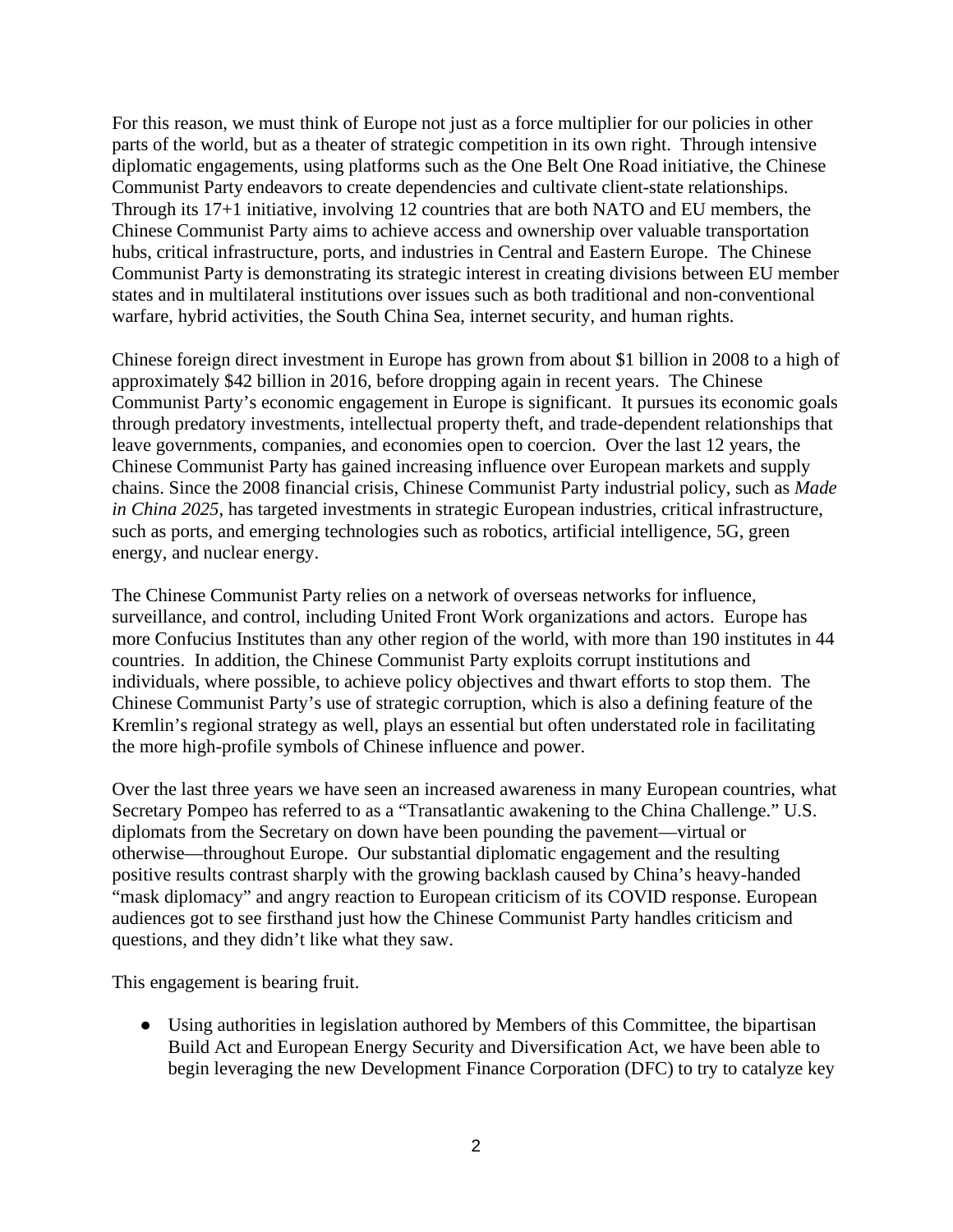investments in strategic projects, most notably the \$1 billion commitment to the Three Seas Initiative Secretary Pompeo pledged at the Munich Security Conference.

- The Czech Republic, which the Secretary visited last month, has transformed from a target of Chinese influence to a leader of the European Awakening. The recent visit of the Czech Senate President to Taiwan is merely the latest in a series of strong actions by the Czech Republic to stand up to Chinese bullying and cement its status as a regional leader in combatting Chinese Communist Party influence.
- More than 30 nations contributed to the Prague Proposals to build secure 5G network infrastructure by not using vendors from authoritarian states like the Chinese Communist Party. Further, 5G MOU's are being planned with Ukraine, Georgia, and Serbia, to gain commitment from these partner countries to avoid using prohibited technologies. The 27 nations of the EU agreed to an investment screening framework in 2019, and a number of European nations have adapted best practices from our CFIUS and FIRMMA legislation as models to draft their own laws to protect their industries from malign foreign investment.
- France and Germany both recently unveiled formal Indo-Pacific Strategies that reflect the changing consensus on the threat posed by China.
- The United Kingdom is planning to secure its networks from Huawei.
- At NATO's December 2019 London Leaders' Meeting, NATO Heads of State and Government formally declared for the first time the need for NATO to address "the opportunities and challenges" stemming from the Chinese Communist Party's growing influence. The EU has labeled China as a "systemic rival."
- Denmark has bravely stood up to the Chinese Communist Party's attempts to censor Danish newspapers. The Swedes have closed all of the Confucius Institutes that resided on their soil.
- The U.S. has supported and empowered European-led initiatives to take infrastructure development into their own hands, and platforms such as the new Inter-Parliamentary Alliance on China to check Chinese Communist Party malign influence in legislatures around the world. We've engaged the Department of Commerce and USAID to get more countries to ensure that nations and their citizens control their critical infrastructure.

This list is not exhaustive. The point is that more and more European nations are coming to the same conclusion we have about the nature of the threat to our values, our security, and our prosperity. They are doing so because *they* want to—not because we tell them to. Our role has been to share information and provide the support and encouragement necessary to empower *them* to make the right decision.

Despite these successes, there is still more work to do. The challenge the Chinese Communist Party poses to the United States is long-term, and the U.S. and our Allies need to be "in it for the